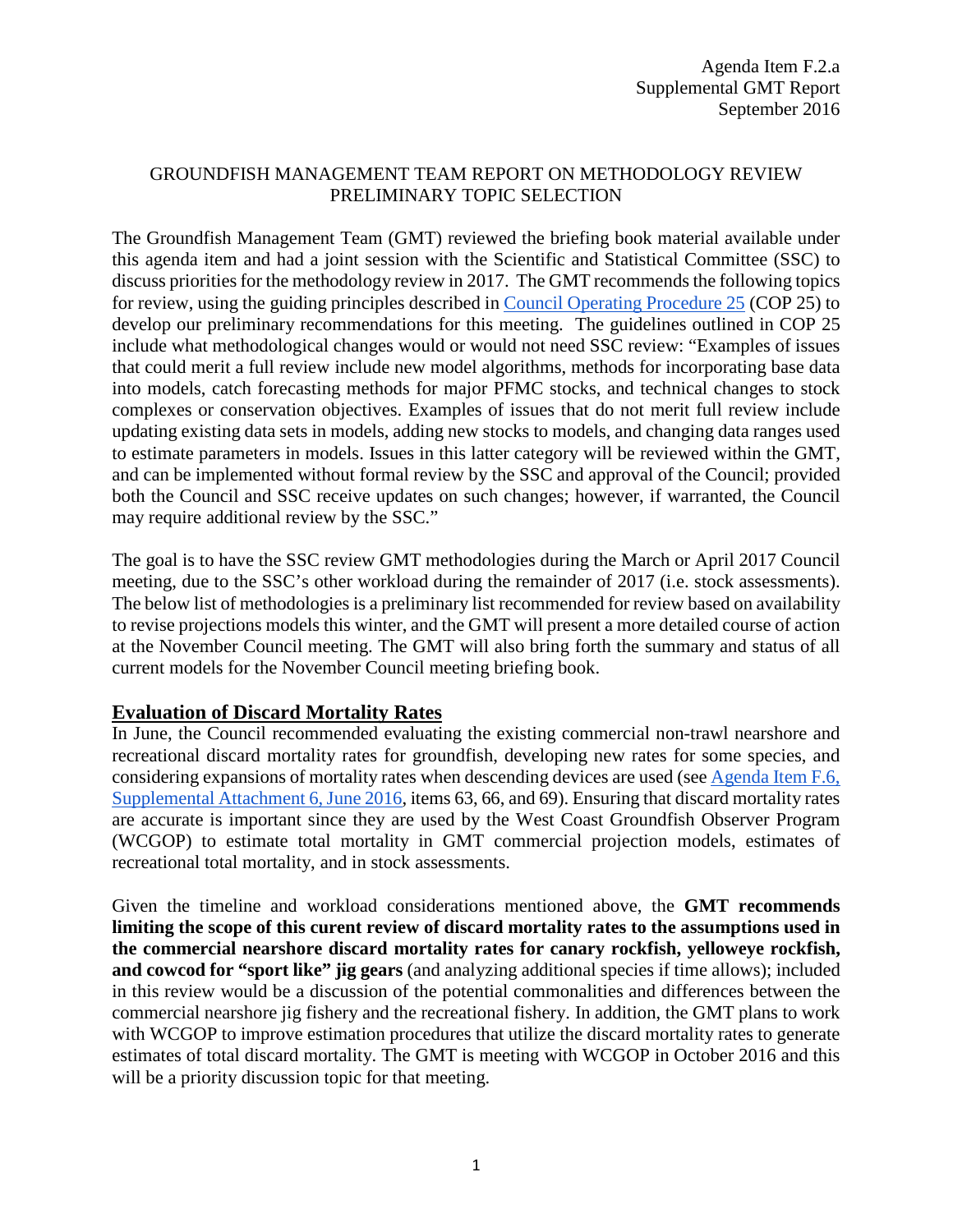The GMT believes that conducting a comprehensive review of research completed since the rates were initially developed, considering expansions of mortality rates when descending devices are used, and exploring revisions of the recreational discard mortality rates will take longer to analyze than available in the above mentioned timeline. Therefore, the GMT will notify the Council in the future when data are sufficiently available for further discussion and analysis.

### **Sablefish and lingcod IFQ discard mortality rates**

The annual estimates of groundfish mortality, prepared by WCGOP, include discard survival credits for sablefish and lingcod (i.e., 50 percent for trawl for both species; 20 percent for fixed gear (FG) sablefish; 7 percent for FG lingcod). However, within the shorebased individual fishing quota (IFQ) program, total catch, regardless of survival, is debited from vessel quota pound (QP) accounts, and tracked inseason against the trawl allocation and annual catch limits (ACLs), and there is no QP adjustment. Industry has requested the **consideration of an IFQ survival credit for discarded lingcod and sablefish, and particularly for the discard of undersized lingcod** for which discard is currently required (though can be changed through routine inseason action). Such a measure may increase total utilization. This topic is currently on the Council's Year-at-a-Glance for June 2017 [\(Agenda Item G.6, Attachment 1\)](http://www.pcouncil.org/wp-content/uploads/2016/08/G6_Att1_YAG_DRAFT_SEPT2016BB.pdf). This action may involve confirmation of, or updates to, (based on recent research) the mortality rates that are currently used for sablefish and lingcod. The 7 percent discard mortality for lingcod is based on hooking mortality in the Ablin and Karpov (1995) study, and forms the basis of all discard mortality rates for species without swim bladders. The GMT believes this rate was last reviewed by the SSC in 2008 for the 2009- 2010 harvest specifications and management measures cycle. The GMT has not had the opportunity to review the basis for the sablefish discard mortality rates, but will do so for the November Council meeting.

The GMT notes that lingcod is scheduled to be assessed in 2017, which may affect the timing of this mortality rate review since the assessment should be using the same discard mortality rate as proposed for the individual fishing quota action.

# **Nearshore Bycatch Projection Model**

The nearshore catch projection model uses the bycatch rates from WCGOP multiplied by the GMT's projected landings by area and depth strata to estimate bycatch, and was last reviewed by the SSC in 2013. The **GMT proposes to revise the model for improved use in management** by exploring the following changes; 1) re-examine discard mortality rates (as noted above), 2) address uncertainty using revised methodologies for calculating the coefficient of variation (CVs) or a bootstrap approach, 3) changes to area stratification, and 4) development of species-specific bycatch rates. These improvements may allow us to better develop landing target strategies (e.g., trip limits) within overfished species limits, but the benefits are expected to be less than revisiting the discard mortality rates and their respective use in estimation procedures.

# **Non-nearshore Catch Projection Model**

The current non-nearshore catch projection model multiplies the WCGOP bycatch rates by the sablefish projections by strata to produce point estimates of bycatch, but currently only estimates impacts north of 36° N. latitude. **The GMT intends to look at the model performance by exploring changes to the CV estimation methodology with WCGOP and considering expanding the model to estimate catches south of 36° N. latitude**.